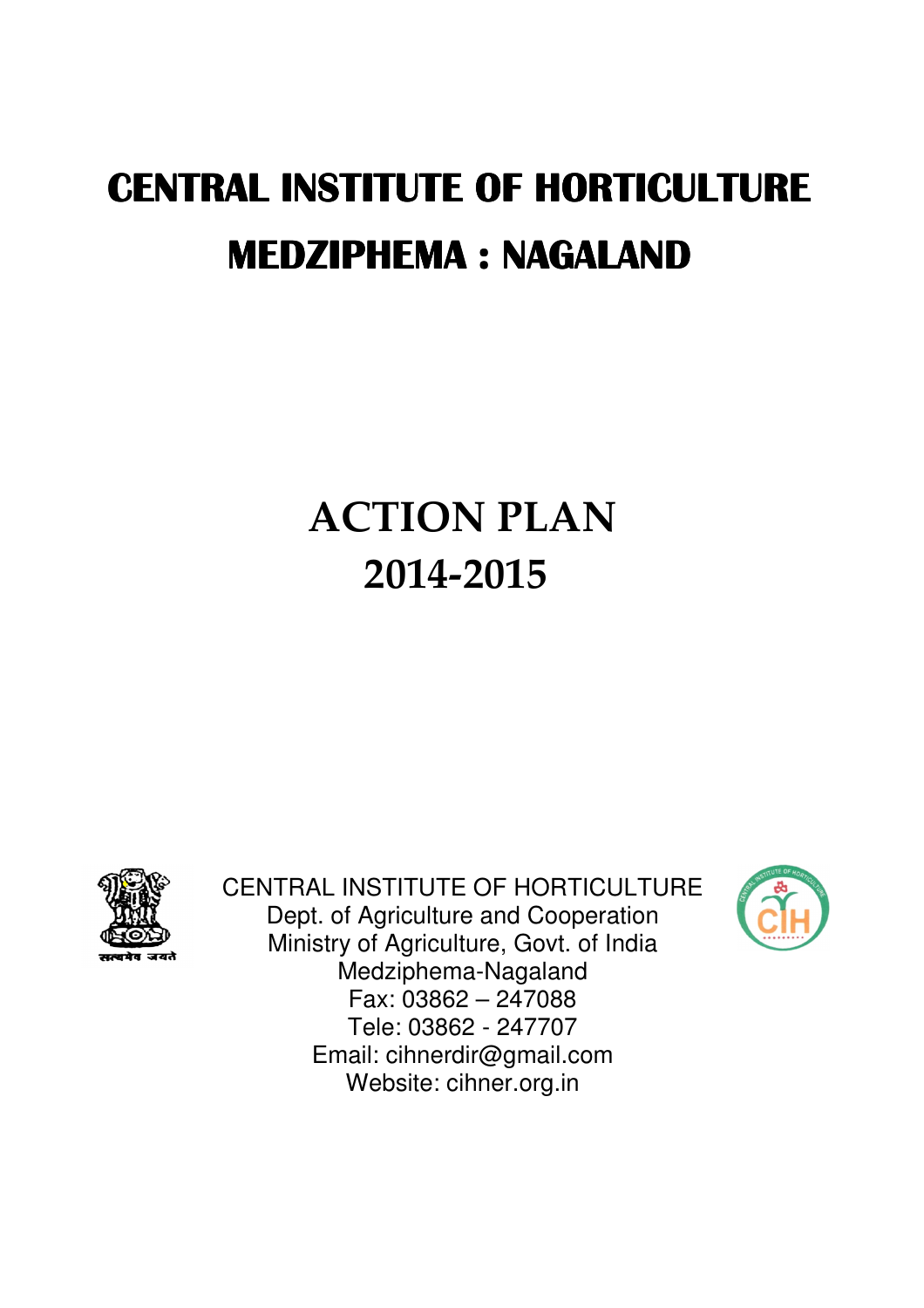Recognizing the potential for development of horticulture in Northeast region, and in order to provide adequate institutional support to tap this potential, Government of India has setup the "Central Institute of Horticulture" at Medziphema, Nagaland in year 2005-06 under the Central Sector Scheme. The institute would provide technical support on different aspects of horticultural development. The main focus of the institute is on refinement/demonstration of identified technologies specific for the region; production and supply of quality seed and planting material of improved/high yielding varieties, demonstration of proven technologies and training of State department officials and field functionaries on different aspects of horticulture development including post-harvest management, processing and value addition. The institute is being developed in an area of 43.50 ha at Medziphema in the district of Dimapur, Nagaland, which is 35 km away from the capital city Kohima.

The Central Institute of Horticulture (CIH) set up at Medziphema, Nagaland under the umbrella of Department of Agriculture & Cooperation, Ministry of Agriculture, Government of India, New Delhi has completed six years in the service of the North East region.

#### **VISION**

To emerge as the pioneering, innovative, farmer focused and self supporting horticulture Institute in the Country.

#### **MISSION**

To provide excellent, innovative and relevant trainings to all stakeholders so as to empower them and enable horticulture industry to bring socio-economic development in North East Region

#### **OBJECTIVES OF THE INSTITUTE**

- Capacity building by training of trainers & farmers/ beneficiaries.
- Demonstration of improved technologies.
- Accreditation and certification of nurseries in NER.
- Follow-on extension support in the field of horticulture.
- Promotion of organic cultivation of horticultural crops.
- Establishing convergence and synergy among programmes in the field of horticulture.
- Monitoring of Centrally sponsored programmes in the area of horticulture.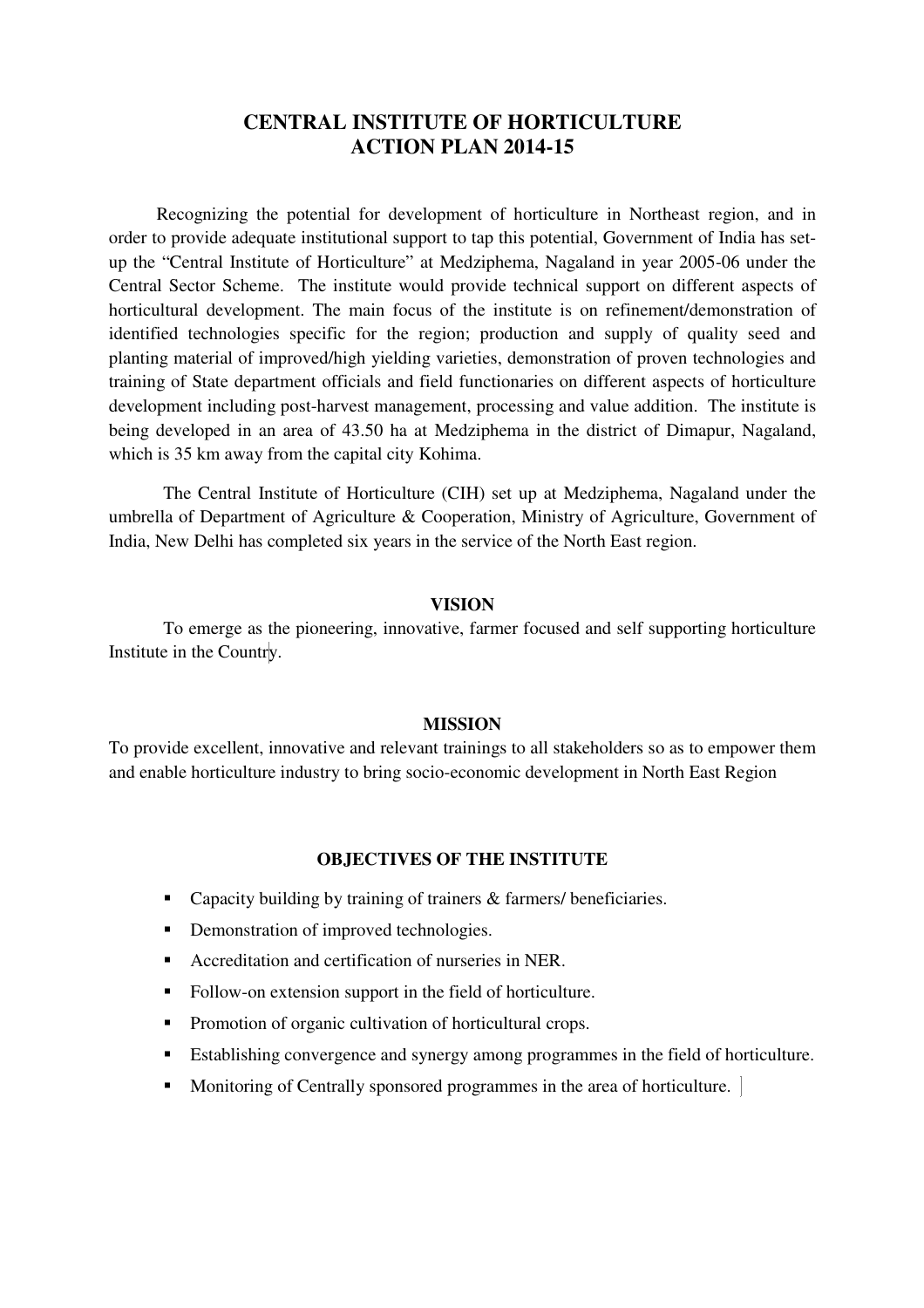| Sl. No    | <b>Components</b>                                                                                                                          | <b>Physical</b><br><b>Targets</b> | <b>Approx.</b> Cost<br>per unit<br>(Rs. In lakh) | Approx.<br><b>Financial</b><br>Implication<br>(Rs. In lakh) |
|-----------|--------------------------------------------------------------------------------------------------------------------------------------------|-----------------------------------|--------------------------------------------------|-------------------------------------------------------------|
| A         | Demonstration of production technologies at<br><b>Institute level</b>                                                                      |                                   |                                                  |                                                             |
| A.1       | <b>Management of existing demonstrations</b>                                                                                               |                                   |                                                  |                                                             |
|           | a. Gap filling of high value flowers (Rose, Gerbera<br>& Anthurium) under protected cultivation                                            | $1500$ sq.m                       |                                                  | 8.00                                                        |
|           | b. Maintenance of organic model farm                                                                                                       | 3.0 ha                            |                                                  |                                                             |
|           | c. Puchase of fertilizers, chemicals, manures etc<br>d. Maintenance of poly house                                                          |                                   | <b>Annexure I</b>                                | 8.50<br>5.00                                                |
|           | Sub total                                                                                                                                  |                                   |                                                  | 21.50                                                       |
| A.2       | <b>Establishment of new demonstrations in the</b><br><b>Institute</b>                                                                      |                                   |                                                  |                                                             |
|           | a. Open field cultivation of flowers {Gladiolus<br>(Dutch) & Tube Rose (Both single & Double) } as<br>intercropping with fruit crops       | 1 ha                              |                                                  | 3.00                                                        |
|           | b. Plantation of Litchi                                                                                                                    | 1 <sub>ha</sub>                   |                                                  | 1.00                                                        |
|           | c. Plantation of Pomegranate                                                                                                               | $0.50$ ha                         |                                                  | 1.00                                                        |
|           | d. Plantation of Strawberry                                                                                                                | $0.20$ ha                         |                                                  | 1.50                                                        |
|           | e. Organic cultivation of French bean                                                                                                      | $0.25$ ha                         |                                                  | 0.25                                                        |
|           | f. Production of kharif season onion                                                                                                       | $0.02$ ha                         |                                                  | 0.30                                                        |
|           | g. Performance of broccoli                                                                                                                 | $0.10$ ha                         |                                                  | 0.25                                                        |
|           | h. Intercropping of Cassava (tuber crops)                                                                                                  | 1 ha                              |                                                  | 0.20                                                        |
|           | i. Intercropping in between fruit crops -Sun<br>hemp/Dhaincha (green manure)                                                               | 3 ha                              |                                                  | 0.50                                                        |
|           | j. Production of high value vegetables $&$ flowers<br>under protected cultivation (tomato, coloured<br>capsicum, cucumber & chrysanthemum) | $1000$ sqm                        |                                                  | 2.00                                                        |
| A.3       | Plantation of windbreak/shelter belts (Naga Neem<br>& Banana var. Bhimkal/Athia kal)                                                       | 6ha                               |                                                  | 2.00                                                        |
|           | Sub total                                                                                                                                  |                                   |                                                  | 12.00                                                       |
| <b>B.</b> | <b>Demonstration of Production Technologies in</b><br><b>NE States</b>                                                                     |                                   |                                                  |                                                             |
|           | a. Maintenance of Organic Model Farm (ongoing)<br>in Meghalaya                                                                             | 2.0 <sub>ha</sub>                 |                                                  |                                                             |
|           | b. Demonstration on Mango & Guava fruit crops<br>in NER                                                                                    | 2 ha each                         |                                                  | 10.00                                                       |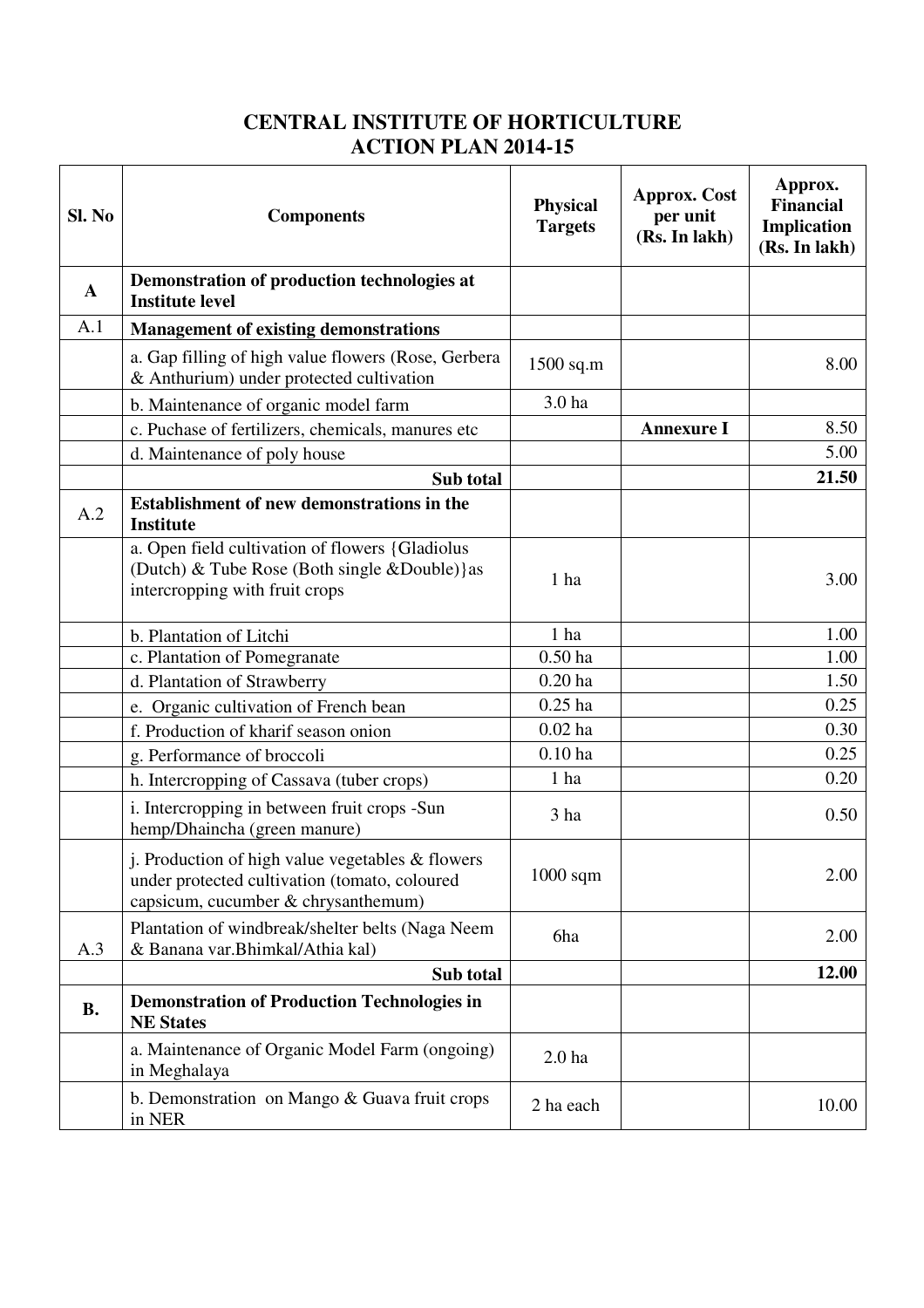| Sl. No        | <b>Components</b>                                                                           | <b>Physical</b><br><b>Targets</b>     | <b>Approx.</b> Cost<br>per unit<br>(Rs. In lakh) | Approx.<br><b>Financial</b><br>Implication<br>(Rs. In lakh) |
|---------------|---------------------------------------------------------------------------------------------|---------------------------------------|--------------------------------------------------|-------------------------------------------------------------|
|               | c. Demonstration of HDP on Mango & Guava at<br>Nagaland in colloboration with CISH, Lucknow | 1 ha each                             |                                                  |                                                             |
|               | Sub total                                                                                   |                                       |                                                  | 10.00                                                       |
| $C_{\bullet}$ | Production and distribution of quality seeds<br>and planting material                       |                                       |                                                  |                                                             |
|               | a. Establishment of mother block (gap filling of<br>guava, citrus, cashew & passion fruit)  | 1800 nos.                             |                                                  | 0.30                                                        |
|               | b. Mass multiplication of quality planting material                                         |                                       | <b>Annexure II</b>                               |                                                             |
|               | i) Raising of rootstock (Cashew, citrus, mango,<br>guava & rose)                            | 1,00,000<br>nos.                      |                                                  | 2.20                                                        |
|               | ii) Production of vegetatively propagated plants<br>(Cashew, citrus, mango, guava &rose)    | 52500 nos                             |                                                  | 9.00                                                        |
|               | Sub total                                                                                   |                                       |                                                  | 11.50                                                       |
| D             | <b>Minor works</b>                                                                          |                                       |                                                  |                                                             |
|               | a. RCC plateform for citrus primary nursery                                                 | 3 Nos.<br>(50m x 1m x)<br>2ft)        |                                                  | 5.00                                                        |
|               | b. Construction of open shed garage for tractors,<br>power tillers & other Farm implements* | 1 no. $(60 x)$<br>$20 \text{ ft}$     |                                                  | 10.00                                                       |
|               | Sub total                                                                                   |                                       |                                                  | 15.00                                                       |
| E             | Machineries & equipment                                                                     |                                       |                                                  |                                                             |
|               | a. Farm tool and implements                                                                 |                                       | <b>Annexure III</b>                              | 4.00                                                        |
|               | b. Tractor drawn weed cutter                                                                | $1$ no.                               |                                                  | 2.00                                                        |
|               | c. Mini power tiller                                                                        | $1$ no.                               |                                                  | 2.00                                                        |
|               | d. Tractor drawn pit digger                                                                 | 2 no                                  |                                                  | 2.00                                                        |
|               | e. Chemical & glassware's                                                                   |                                       |                                                  | 5.00                                                        |
|               | Sub total                                                                                   |                                       |                                                  | 15.00                                                       |
| F             | <b>Human Resource Development</b>                                                           |                                       | <b>Annexure IV</b>                               |                                                             |
|               | a. Trainers' Training                                                                       | 03 nos. i.e.<br>120                   | $\overline{4}$                                   | 12.00                                                       |
|               |                                                                                             | beneficiaries                         |                                                  |                                                             |
|               | b. Farmers' Training                                                                        | 20 nos. i.e.<br>1000<br>beneficiaries | 0.5                                              | 10.00                                                       |
|               | c. Capacity Building of CIH Staffs & State<br>officials                                     | 11 nos.                               |                                                  | 7.00                                                        |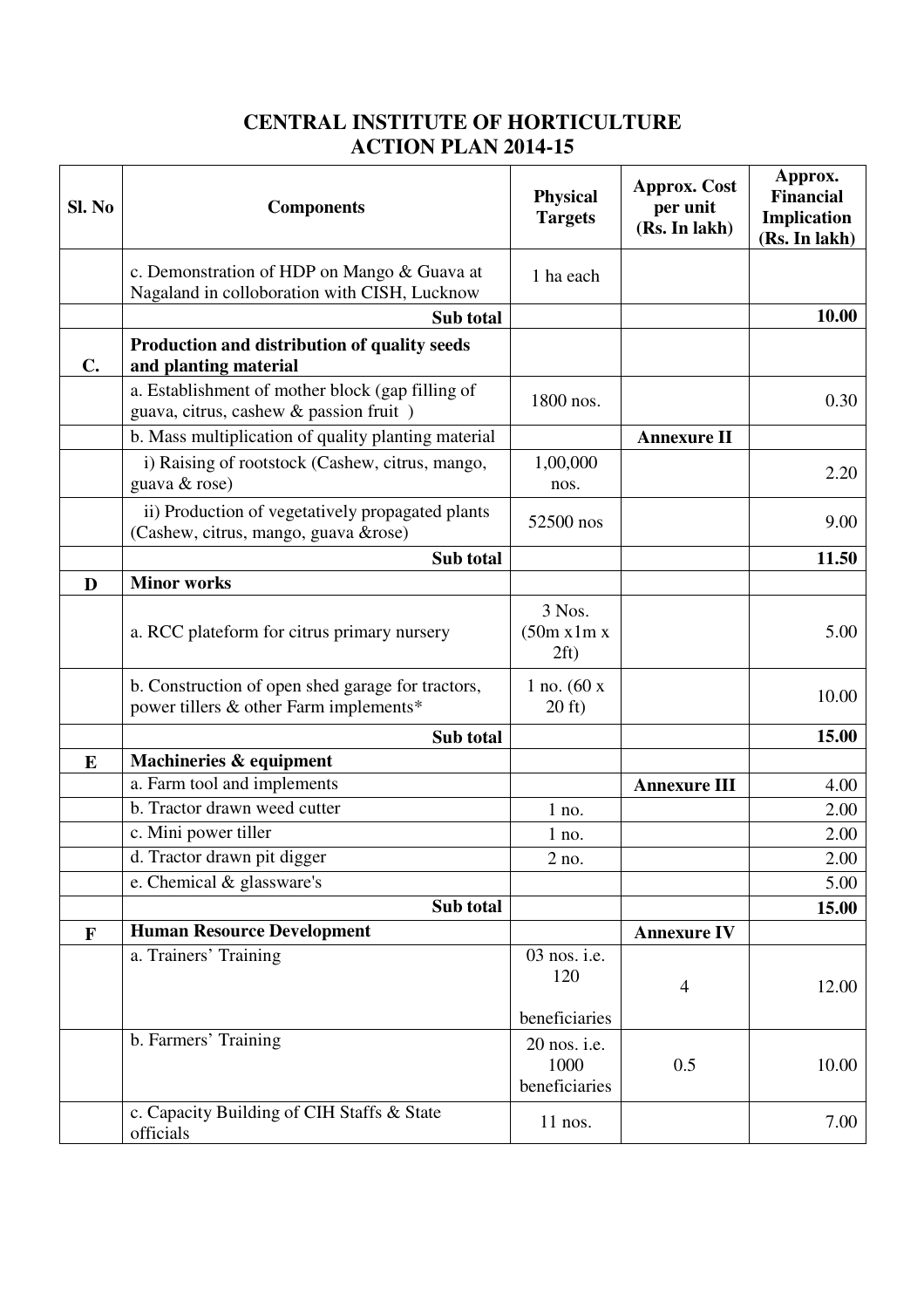| d. Exposure trip for farmers and officials<br>$\overline{2}$<br>$2$ nos.<br>e. Participation in Exhibition, trade fair, meets<br>04 nos.<br><b>Annexure V</b><br>f. Seminar, Conference, workshops, meetings<br><b>Annexure VI</b><br>$1$ nos.<br>Sub total<br><b>PHM &amp; Marketing</b><br>G<br>a. Setting up of cold storage room<br>1 unit<br>b. Market promotion (Institutional market linkage<br><b>Annexure VII</b><br>between growers & market)<br>Sub total<br><b>Annexure</b><br><b>VIII</b><br><b>Publication</b><br>H<br>Landscaping<br>I<br>${\bf J}$<br><b>Major works</b><br>i. Completion of Training Centre (First floor)<br><b>Bus</b><br><b>Motor Vehicle</b><br>$\mathbf K$<br><b>Accreditation &amp; Certification of Nurseries in</b><br>8 nos<br><b>NER</b><br>L<br>M<br><b>Others</b><br>a. Salaries<br>b. Wages<br>c. Medical<br>d. Rate, Rent and taxes<br>e. Advertisement & publicity<br>f. Domestic travelling Expenses (DTE)<br>g. Professional services<br>h. Contractual staff remuneration<br>i. Office Expenses<br>i) Office furniture<br>ii) Telephone bill<br>iii) Electricity bill<br>iv) Repair of motor vehicle<br>v) Purchase of rubber stamp | Sl. No | <b>Components</b> | <b>Physical</b><br><b>Targets</b> | <b>Approx.</b> Cost<br>per unit<br>(Rs. In lakh) | Approx.<br><b>Financial</b><br>Implication<br>(Rs. In lakh) |
|---------------------------------------------------------------------------------------------------------------------------------------------------------------------------------------------------------------------------------------------------------------------------------------------------------------------------------------------------------------------------------------------------------------------------------------------------------------------------------------------------------------------------------------------------------------------------------------------------------------------------------------------------------------------------------------------------------------------------------------------------------------------------------------------------------------------------------------------------------------------------------------------------------------------------------------------------------------------------------------------------------------------------------------------------------------------------------------------------------------------------------------------------------------------------------------|--------|-------------------|-----------------------------------|--------------------------------------------------|-------------------------------------------------------------|
|                                                                                                                                                                                                                                                                                                                                                                                                                                                                                                                                                                                                                                                                                                                                                                                                                                                                                                                                                                                                                                                                                                                                                                                       |        |                   |                                   |                                                  | 4.00                                                        |
|                                                                                                                                                                                                                                                                                                                                                                                                                                                                                                                                                                                                                                                                                                                                                                                                                                                                                                                                                                                                                                                                                                                                                                                       |        |                   |                                   |                                                  | 12.00                                                       |
|                                                                                                                                                                                                                                                                                                                                                                                                                                                                                                                                                                                                                                                                                                                                                                                                                                                                                                                                                                                                                                                                                                                                                                                       |        |                   |                                   |                                                  | 4.00                                                        |
|                                                                                                                                                                                                                                                                                                                                                                                                                                                                                                                                                                                                                                                                                                                                                                                                                                                                                                                                                                                                                                                                                                                                                                                       |        |                   |                                   |                                                  | 49.00                                                       |
|                                                                                                                                                                                                                                                                                                                                                                                                                                                                                                                                                                                                                                                                                                                                                                                                                                                                                                                                                                                                                                                                                                                                                                                       |        |                   |                                   |                                                  |                                                             |
|                                                                                                                                                                                                                                                                                                                                                                                                                                                                                                                                                                                                                                                                                                                                                                                                                                                                                                                                                                                                                                                                                                                                                                                       |        |                   |                                   |                                                  | 11.00                                                       |
|                                                                                                                                                                                                                                                                                                                                                                                                                                                                                                                                                                                                                                                                                                                                                                                                                                                                                                                                                                                                                                                                                                                                                                                       |        |                   |                                   |                                                  | 22.00                                                       |
|                                                                                                                                                                                                                                                                                                                                                                                                                                                                                                                                                                                                                                                                                                                                                                                                                                                                                                                                                                                                                                                                                                                                                                                       |        |                   |                                   |                                                  |                                                             |
|                                                                                                                                                                                                                                                                                                                                                                                                                                                                                                                                                                                                                                                                                                                                                                                                                                                                                                                                                                                                                                                                                                                                                                                       |        |                   |                                   |                                                  | 33.00                                                       |
|                                                                                                                                                                                                                                                                                                                                                                                                                                                                                                                                                                                                                                                                                                                                                                                                                                                                                                                                                                                                                                                                                                                                                                                       |        |                   |                                   |                                                  | 3.00                                                        |
|                                                                                                                                                                                                                                                                                                                                                                                                                                                                                                                                                                                                                                                                                                                                                                                                                                                                                                                                                                                                                                                                                                                                                                                       |        |                   |                                   |                                                  |                                                             |
|                                                                                                                                                                                                                                                                                                                                                                                                                                                                                                                                                                                                                                                                                                                                                                                                                                                                                                                                                                                                                                                                                                                                                                                       |        |                   |                                   |                                                  | 5.00                                                        |
|                                                                                                                                                                                                                                                                                                                                                                                                                                                                                                                                                                                                                                                                                                                                                                                                                                                                                                                                                                                                                                                                                                                                                                                       |        |                   |                                   |                                                  |                                                             |
|                                                                                                                                                                                                                                                                                                                                                                                                                                                                                                                                                                                                                                                                                                                                                                                                                                                                                                                                                                                                                                                                                                                                                                                       |        |                   |                                   |                                                  | 375.00                                                      |
|                                                                                                                                                                                                                                                                                                                                                                                                                                                                                                                                                                                                                                                                                                                                                                                                                                                                                                                                                                                                                                                                                                                                                                                       |        |                   |                                   |                                                  | 15.00                                                       |
|                                                                                                                                                                                                                                                                                                                                                                                                                                                                                                                                                                                                                                                                                                                                                                                                                                                                                                                                                                                                                                                                                                                                                                                       |        |                   |                                   |                                                  | 25.00                                                       |
|                                                                                                                                                                                                                                                                                                                                                                                                                                                                                                                                                                                                                                                                                                                                                                                                                                                                                                                                                                                                                                                                                                                                                                                       |        |                   |                                   |                                                  |                                                             |
|                                                                                                                                                                                                                                                                                                                                                                                                                                                                                                                                                                                                                                                                                                                                                                                                                                                                                                                                                                                                                                                                                                                                                                                       |        |                   |                                   |                                                  | 25.00                                                       |
|                                                                                                                                                                                                                                                                                                                                                                                                                                                                                                                                                                                                                                                                                                                                                                                                                                                                                                                                                                                                                                                                                                                                                                                       |        |                   |                                   |                                                  | 60.00                                                       |
|                                                                                                                                                                                                                                                                                                                                                                                                                                                                                                                                                                                                                                                                                                                                                                                                                                                                                                                                                                                                                                                                                                                                                                                       |        |                   |                                   |                                                  | 5.00                                                        |
|                                                                                                                                                                                                                                                                                                                                                                                                                                                                                                                                                                                                                                                                                                                                                                                                                                                                                                                                                                                                                                                                                                                                                                                       |        |                   |                                   |                                                  | 2.00                                                        |
|                                                                                                                                                                                                                                                                                                                                                                                                                                                                                                                                                                                                                                                                                                                                                                                                                                                                                                                                                                                                                                                                                                                                                                                       |        |                   |                                   |                                                  | 3.00                                                        |
|                                                                                                                                                                                                                                                                                                                                                                                                                                                                                                                                                                                                                                                                                                                                                                                                                                                                                                                                                                                                                                                                                                                                                                                       |        |                   |                                   |                                                  | 20.00                                                       |
|                                                                                                                                                                                                                                                                                                                                                                                                                                                                                                                                                                                                                                                                                                                                                                                                                                                                                                                                                                                                                                                                                                                                                                                       |        |                   |                                   |                                                  | 5.00                                                        |
|                                                                                                                                                                                                                                                                                                                                                                                                                                                                                                                                                                                                                                                                                                                                                                                                                                                                                                                                                                                                                                                                                                                                                                                       |        |                   |                                   |                                                  | 40.00                                                       |
|                                                                                                                                                                                                                                                                                                                                                                                                                                                                                                                                                                                                                                                                                                                                                                                                                                                                                                                                                                                                                                                                                                                                                                                       |        |                   |                                   |                                                  |                                                             |
|                                                                                                                                                                                                                                                                                                                                                                                                                                                                                                                                                                                                                                                                                                                                                                                                                                                                                                                                                                                                                                                                                                                                                                                       |        |                   |                                   |                                                  | 1.00                                                        |
|                                                                                                                                                                                                                                                                                                                                                                                                                                                                                                                                                                                                                                                                                                                                                                                                                                                                                                                                                                                                                                                                                                                                                                                       |        |                   |                                   |                                                  | 2.00                                                        |
|                                                                                                                                                                                                                                                                                                                                                                                                                                                                                                                                                                                                                                                                                                                                                                                                                                                                                                                                                                                                                                                                                                                                                                                       |        |                   |                                   |                                                  | 3.00                                                        |
|                                                                                                                                                                                                                                                                                                                                                                                                                                                                                                                                                                                                                                                                                                                                                                                                                                                                                                                                                                                                                                                                                                                                                                                       |        |                   |                                   |                                                  | 3.00                                                        |
|                                                                                                                                                                                                                                                                                                                                                                                                                                                                                                                                                                                                                                                                                                                                                                                                                                                                                                                                                                                                                                                                                                                                                                                       |        |                   |                                   |                                                  | 0.10                                                        |
|                                                                                                                                                                                                                                                                                                                                                                                                                                                                                                                                                                                                                                                                                                                                                                                                                                                                                                                                                                                                                                                                                                                                                                                       |        | vi) Stationary    |                                   |                                                  | 1.00                                                        |
| vii) Office equipment                                                                                                                                                                                                                                                                                                                                                                                                                                                                                                                                                                                                                                                                                                                                                                                                                                                                                                                                                                                                                                                                                                                                                                 |        |                   |                                   |                                                  | 1.00                                                        |
| viii) Computer                                                                                                                                                                                                                                                                                                                                                                                                                                                                                                                                                                                                                                                                                                                                                                                                                                                                                                                                                                                                                                                                                                                                                                        |        |                   |                                   |                                                  | 1.00                                                        |
| ix) Contingent staffs remuneration                                                                                                                                                                                                                                                                                                                                                                                                                                                                                                                                                                                                                                                                                                                                                                                                                                                                                                                                                                                                                                                                                                                                                    |        |                   |                                   |                                                  | 1.00                                                        |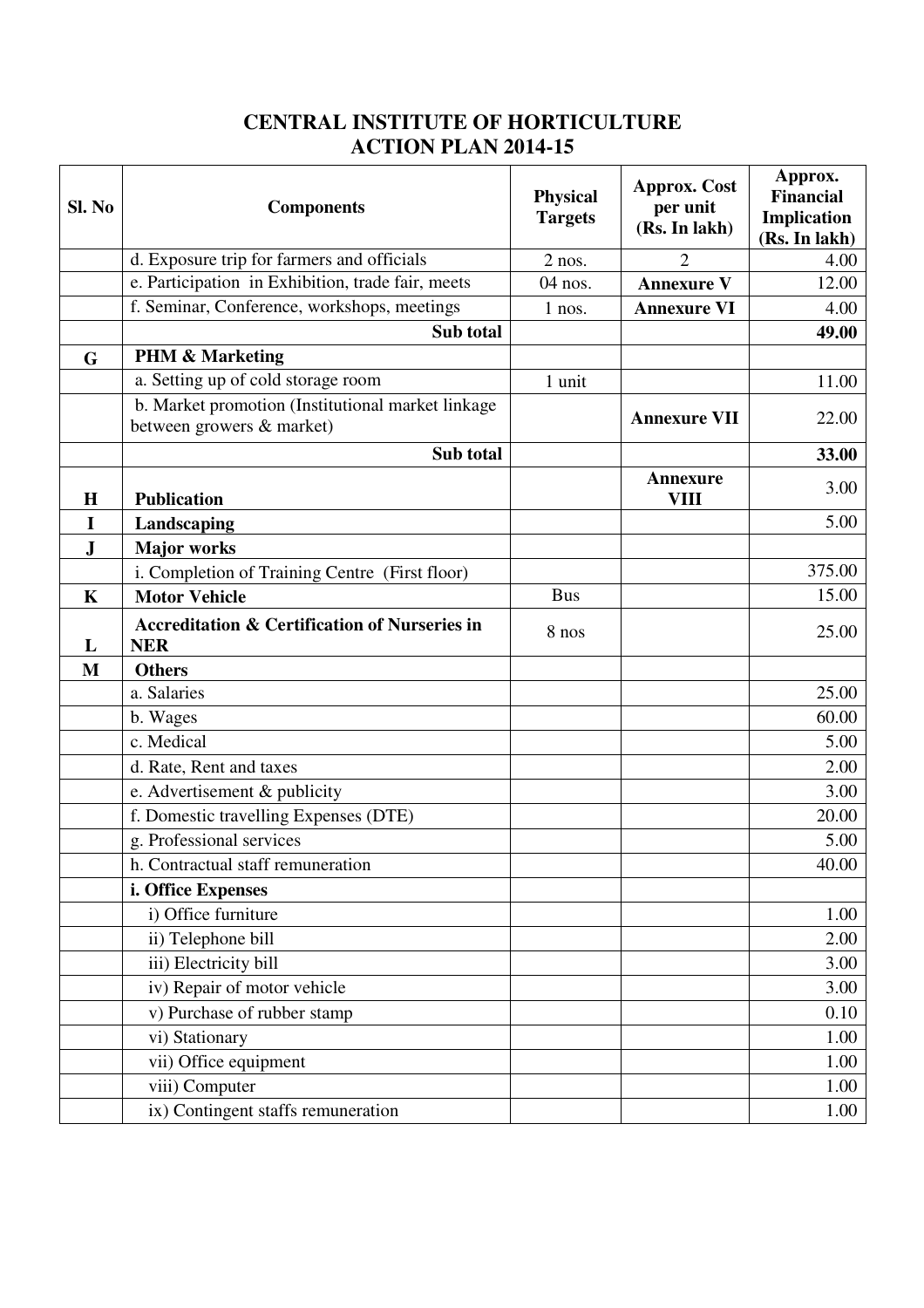| Sl. No             | <b>Components</b>                       | <b>Physical</b><br><b>Targets</b> | <b>Approx. Cost</b><br>per unit<br>(Rs. In lakh) | Approx.<br><b>Financial</b><br>Implication<br>(Rs. In lakh) |
|--------------------|-----------------------------------------|-----------------------------------|--------------------------------------------------|-------------------------------------------------------------|
|                    | x) Stores                               |                                   |                                                  | 5.00                                                        |
|                    | $xi$ ) Printing $\&$ binding jobs       |                                   |                                                  | 0.20                                                        |
|                    | xii) POL                                |                                   |                                                  | 5.00                                                        |
|                    | xiii) AMC                               |                                   |                                                  | 4.20                                                        |
|                    | xiv) Postage & telegraph                |                                   |                                                  | 0.50                                                        |
|                    | xv) Video conferencing                  |                                   |                                                  | 10.00                                                       |
|                    | j. Training hall/Guest house furnishing |                                   |                                                  | 10.00                                                       |
|                    | k. Renovation of office building        |                                   |                                                  | 2.00                                                        |
|                    | Sub total                               |                                   |                                                  | 210.00                                                      |
| <b>Grand Total</b> |                                         |                                   | 800.00                                           |                                                             |